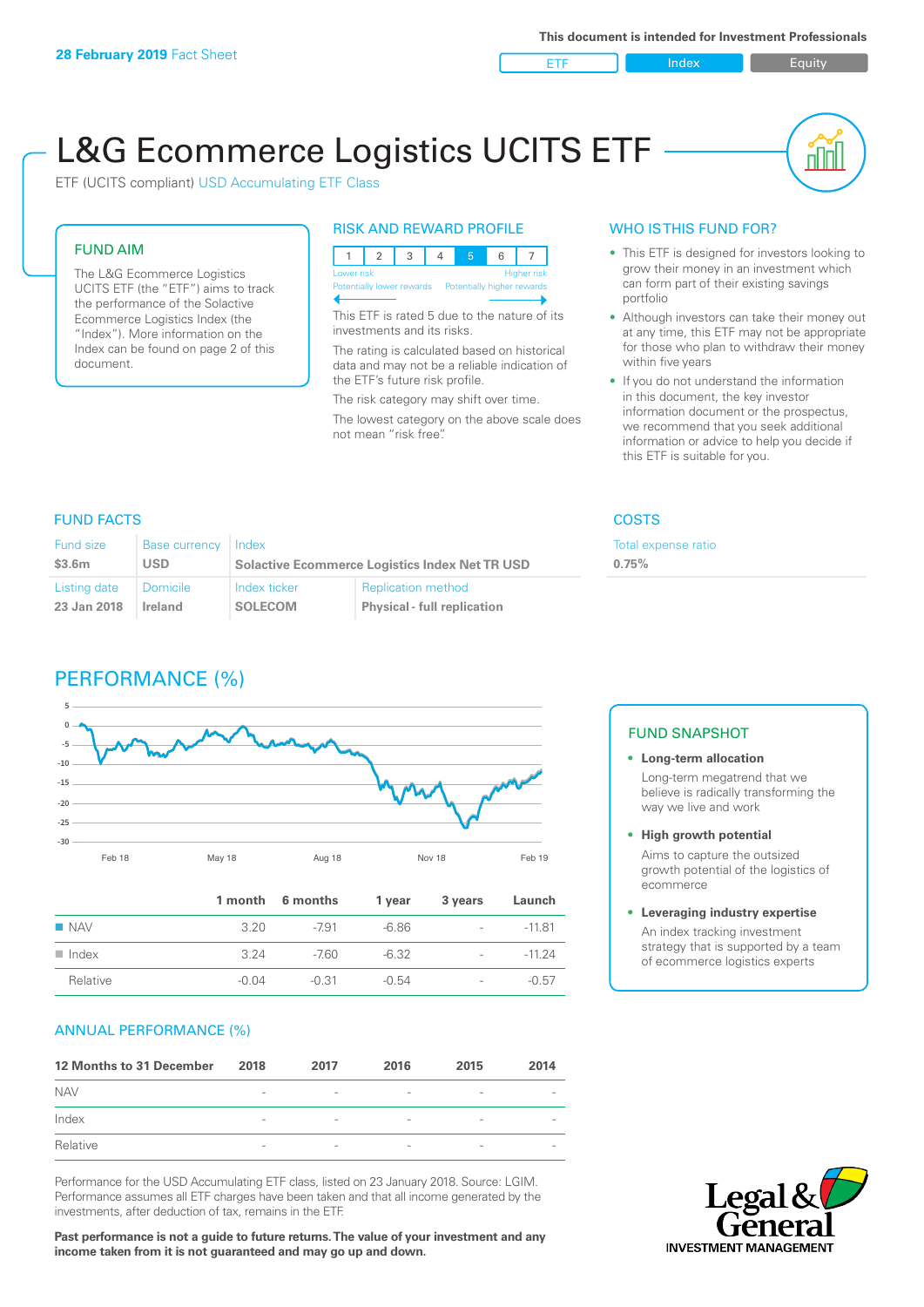# L&G Ecommerce Logistics UCITS ETF

ETF (UCITS compliant) USD Accumulating ETF Class

### INDEX BREAKDOWN

The breakdowns below relate to the Index. The ETF's portfolio may deviate from the below. All data source LGIM unless otherwise stated. Totals may not sum to 100% due to rounding.



### SECTOR (%)

| $\blacksquare$ Industrials | 53.6 |
|----------------------------|------|
| ■ Consumer Discretionary   | 24.8 |
| Information Technology     | 15.8 |
| ■ Consumer Staples         | 3.0  |
| $\blacksquare$ Financials  | 29   |
|                            |      |



| <b>USD</b>         | 38.3 |
|--------------------|------|
| <b>JPY</b>         | 19.8 |
| <b>EUR</b>         | 14.1 |
| $\blacksquare$ GBP | 6.4  |
| CHF                | 6.0  |
| HKD                | 5.8  |
| $K$ KRW            | 3.7  |
| $\Box$ CAD         | 3.1  |
| $\blacksquare$ DKK | 2.8  |
|                    |      |

■ Top 10 constituents 34.8% Rest of Index 65.2% No. of constituents in Index 34

### TOP 10 CONSTITUENTS (%)

| Vipshop                  | 3.7 |
|--------------------------|-----|
| Synnex                   | 3.7 |
| <b>CJ</b> Logistics      | 3.7 |
| Ocado                    | 3.6 |
| Sinotrans                | 3.5 |
| Alibaba Group            | 3.5 |
| Panalpina                | 3.5 |
| Manhattan Associates     | 32  |
| JD.com                   | 32  |
| Hitachi Transport System | 32  |
|                          |     |

### INDEX DESCRIPTION

The Index aims to track the performance of a basket of stocks of logistics service providers and technology companies who are engaged in ecommerce.

The Index is comprised of companies which are publically traded on various stock exchanges around the world that provide (i) "logistics" services (i.e. the warehousing of goods or the fulfilment and delivery of goods) or (ii) software solutions to companies that provide logistic services in connection with "ecommerce" (i.e. the buying and selling of goods on the internet). A company is only eligible for inclusion in the Index if (1) it is of a sufficient size (determined by reference to the total market value of the proportion of its shares that are publically traded) and (2) it is sufficiently "liquid" (a measure of how actively its shares are traded on a daily basis).

The universe of companies out of which the Index selection is made is refreshed annually in April. However, the Index is reconstituted semi-annually in April and October in accordance with the full selection criteria and all companies are equally weighted within the Index. On a monthly basis, the weight of each company is assessed and, if any of them exceeds 15% of the Index, the weights of all companies are adjusted so that they are again equally weighted within the Index.

### INVESTMENT MANAGER

GO ETF Solutions LLP is the investment manager for each of the exchange traded funds (ETFs) issued by Legal & General UCITS ETF Plc and is responsible for the day-to-day investment management decisions for this ETF. The team is highly experienced with respect to all aspects relating to the management of an ETF portfolio, including collateral management, OTC swap trading, adherence to UCITS regulations and counterparty exposure and monitoring.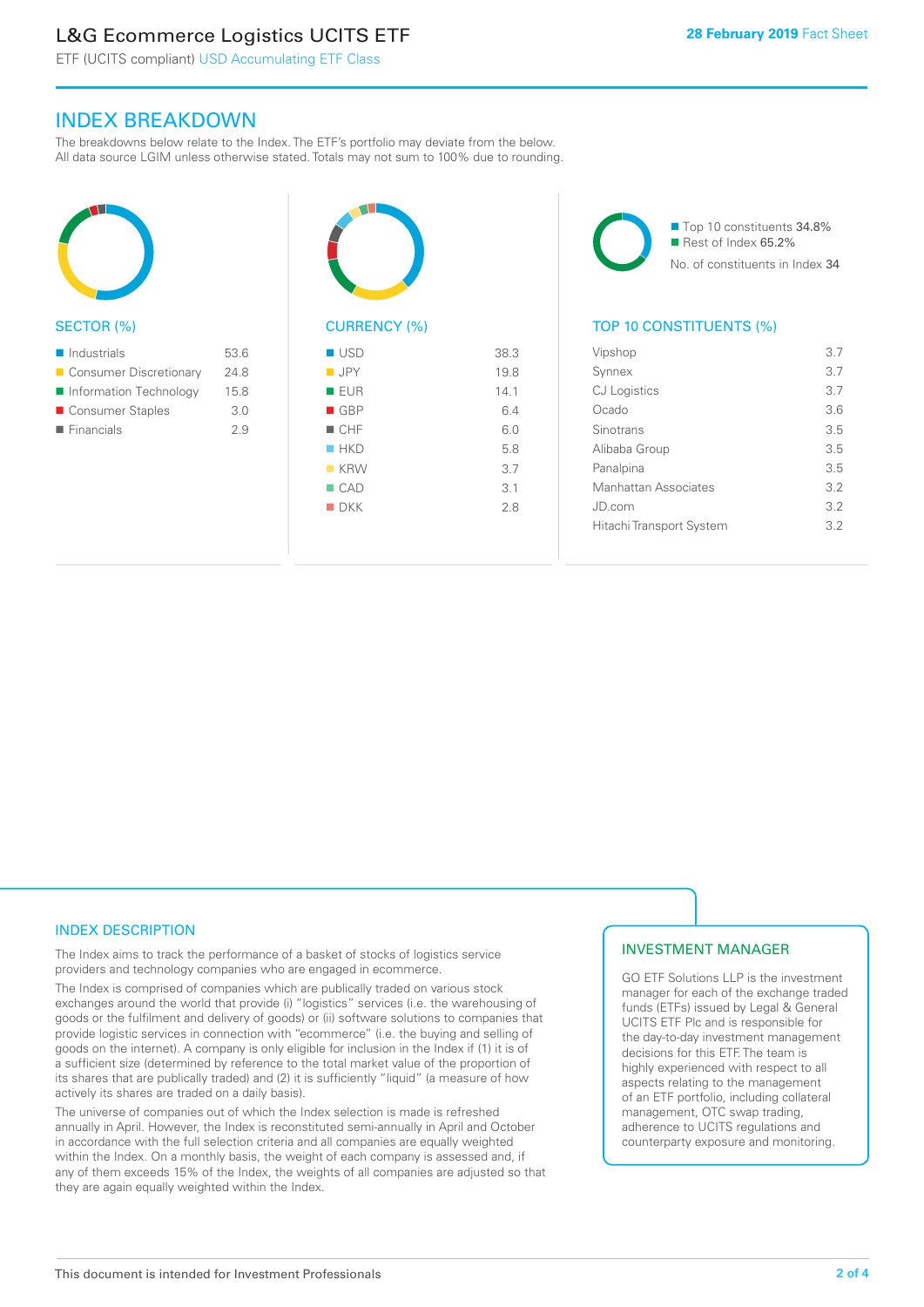# L&G Ecommerce Logistics UCITS ETF

ETF (UCITS compliant) USD Accumulating ETF Class

### KEY RISKS

- An investment in the ETF involves a significant degree of risk. Any decision to invest should be based on the information contained in the relevant prospectus. Prospective investors should obtain their own independent accounting, tax and legal advice and should consult their own professional advisers to ascertain the suitability of the ETF as an investment.
- The value of the shares in the ETF is directly affected by increases and decreases in the value of the Index. Accordingly the value of a share in the ETF may go up or down and a shareholder may lose some or the entire amount invested.
- The ETF's ability to closely track the Index will be affected by its ability to purchase and/or sell the Index constituents and any legal or regulatory restrictions or disruptions affecting them.
- The ETF's ability to closely track the Index will also be affected by transaction costs and taxes incurred when adjusting its investment portfolio generally and/ or to mirror any periodic adjustments to the constituents of the Index. There can be no certainty that ETF shares can always be bought or sold on a stock exchange or that the market price at which the ETF shares may be traded on a stock exchange will reflect the performance of the Index.
- The ETF is subject to the risk that third party service providers (such as a bank entering into swaps with the ETF or the ETF's depositary) may go bankrupt or fail to pay money due to the ETF or return property belonging to the ETF.
- As the Index includes micro, small and medium-sized publicly traded companies, the ETF is subject to the risk that such companies may be more vulnerable to adverse business or economic events and greater and more unpredictable price changes than larger companies or the stock market as a whole.
- Companies that provide logistics services or software solutions to logistic service providers in connection with ecommerce are particularly vulnerable to changes in business cycles and general reductions in consumer spending resulting from recession or other economic factors. Such factors could lead to a decline in the value of the companies represented in the Index and therefore the ETF.

For more information, please refer to the key investor information document on our website ぴ

### TRADING INFORMATION

| <b>Exchange</b>           | <b>Currency ISIN</b> |                           | <b>SEDOL</b>   | <b>Ticker</b> | <b>Bloomberg</b> |
|---------------------------|----------------------|---------------------------|----------------|---------------|------------------|
| London Stock Exchange USD |                      | IE00BF0M6N54              | BFOM6N5 ECOM   |               | ECOM I N         |
| London Stock Exchange GBP |                      | IE00BF0M6N54              | <b>BF0M776</b> | <b>FCOG</b>   | FCOG IN          |
| Deutsche Börse            | <b>EUR</b>           | DE000A2H9VH7 BFMYF87 ETLH |                |               | ETLH GY          |
| Borsa Italiana            | EUR                  | IE00BF0M6N54              | <b>BF0M787</b> | <b>FCOM</b>   | ECOM IM          |
| <b>NYSE Euronext</b>      | <b>FUR</b>           | IF00BF0M6N54              | BF0M7B0        | <b>FCOM</b>   | FCOM NA          |

The currency shown is the trading currency of the listing.



### SPOTLIGHT ON LEGAL & GENERAL INVESTMENT MANAGEMENT

We are one of Europe's largest asset managers and a major global investor, with assets under management of £984.8 billion (as at 30 June 2018). We work with a wide range of global clients, including pension schemes, sovereign wealth funds, fund distributors and retail investors.

Assets under management include derivative positions and assets managed by LGIMA, an SEC Registered Investment Advisor.

### COUNTRY REGISTRATION



### TO FIND OUT MORE

Visit **lgimetf.com**



### **Index Disclaimer**

The L&G Ecommerce Logistics UCITS ETF (the "ETF") is not sponsored, promoted, sold or supported by Solactive AG. Nor does Solactive AG offer any express or implicit guarantee or assurance either with regard to the results of using the Index and/or Index trade mark or the Index price, at any time or in any other respect.

The Solactive eCommerce Logistics Index Net Total Return (the "Index") is calculated and published by Solactive AG. Solactive AG uses its best efforts to ensure that the Index is calculated correctly. Irrespective of its obligations towards Legal & General UCITS ETF Plc, Solactive AG has no obligation to point out errors in the Index to third parties including, but not limited to, investors and/or financial intermediaries of the ETF. Solactive AG does not guarantee the accuracy and/or the completeness of the Index or any related data, and shall not have any liability for any errors, omissions or interruptions therein.

Neither publication of the Index by Solactive AG, nor the licensing of the Index or Index trade mark, for the purpose of use in connection with the ETF, constitutes a recommendation by Solactive AG to invest capital in said ETF nor does it, in any way, represent an assurance or opinion of Solactive AG with regard to any investment in this ETF. In no event shall Solactive AG have any liability for any lost profits or indirect, punitive, special or consequential damages or losses, even if notified of the possibility thereof.